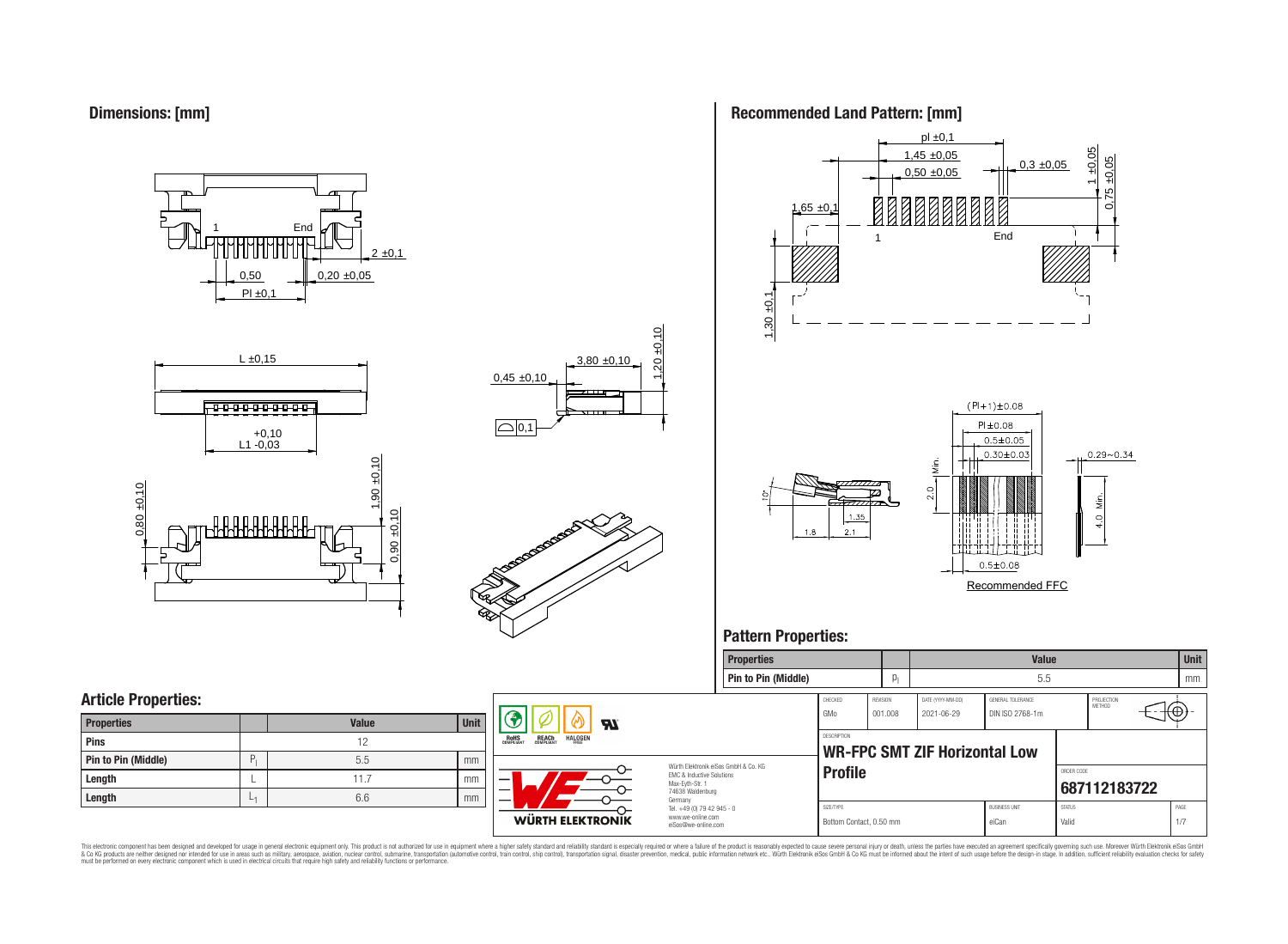# **Kind Properties:**

| <b>Properties</b> | <b>Value</b>     | <b>Unit</b> |  |  |  |  |
|-------------------|------------------|-------------|--|--|--|--|
| Pitch             | U.5              | mm          |  |  |  |  |
| <b>Durability</b> | 20 Mating cycles |             |  |  |  |  |

# **Material Properties:**

| <b>Insulator Material</b>            | <b>LCP</b>                                   |  |  |  |  |  |
|--------------------------------------|----------------------------------------------|--|--|--|--|--|
| <b>Insulator Flammability Rating</b> | $UL94$ V-0                                   |  |  |  |  |  |
| <b>Insulator Color</b>               | Ivory                                        |  |  |  |  |  |
| <b>Actuator Material</b>             | PA <sub>6</sub> T                            |  |  |  |  |  |
| <b>Actuator Flammability Rating</b>  | UL94 V- $0$                                  |  |  |  |  |  |
| <b>Actuator Color</b>                | <b>Black</b>                                 |  |  |  |  |  |
| <b>Contact Material</b>              | Phosphor Bronze                              |  |  |  |  |  |
| <b>Contact Plating</b>               | 120 ( $\mu$ ") Tin over 30 ( $\mu$ ") Nickel |  |  |  |  |  |
| <b>Contact Type</b>                  | Stamped                                      |  |  |  |  |  |
| <b>Solder Tabs</b>                   | <b>Brass</b>                                 |  |  |  |  |  |

# **General Information:**

| $\sim$ |
|--------|
|--------|

# **Electrical Properties:**

| <b>Properties</b>            |           | <b>Test conditions</b> | Value | <b>Unit</b>    | Tol. |
|------------------------------|-----------|------------------------|-------|----------------|------|
| <b>Rated Current</b>         | ΙR        |                        | 0.4   | $\overline{A}$ |      |
| <b>Working Voltage</b>       |           |                        | 50    | V(AC)          |      |
| <b>Withstanding Voltage</b>  |           | min                    | 250   | V(AC)          |      |
| <b>Contact Resistance</b>    | R         |                        | 30    | $m\Omega$      | max. |
| <b>Insulation Resistance</b> | $R_{ISO}$ |                        | 100   | M.             | min. |

# **Certification:**

**RoHS Approval RoHS Approval Compliant** [2011/65/EU&2015/863]

# **Certification:**

| <b>REACh Approval</b> | Conform or declared [(EC)1907/2006] |
|-----------------------|-------------------------------------|
| <b>Halogen Free</b>   | Conform [IEC 61249-2-21]            |
| <b>Halogen Free</b>   | Conform [JEDEC JS709B]              |
| UL Approval           | F323964                             |

# **Packaging Properties:**

| . aundyniy                | Reel<br>lape<br>and |
|---------------------------|---------------------|
| <b>Unit</b><br>rackayılıy | 4000                |

# **Specific Recommendation:**

In order to handle products correctly, please download our precaution guide which is available under "Tutorials" on our Homepage: www. we-online.com/precaution\_6873xx124422

| Яï<br>ROHS<br>COMPLIANT<br><b>REACH</b><br>COMPLIANT<br><b>HALOGEN</b><br>Würth Elektronik eiSos GmbH & Co. KG<br>FMC & Inductive Solutions<br>Max-Evth-Str. 1<br>74638 Waldenburg<br>Germany |                                                                        | CHECKED<br>GMo                       | REVISION<br>001.008 | DATE (YYYY-MM-DD)<br>2021-06-29      | GENERAL TOLERANCE<br>DIN ISO 2768-1m |                        | PROJECTION<br>METHOD | ιτΨ         |  |
|-----------------------------------------------------------------------------------------------------------------------------------------------------------------------------------------------|------------------------------------------------------------------------|--------------------------------------|---------------------|--------------------------------------|--------------------------------------|------------------------|----------------------|-------------|--|
|                                                                                                                                                                                               |                                                                        | <b>DESCRIPTION</b>                   |                     | <b>WR-FPC SMT ZIF Horizontal Low</b> |                                      |                        |                      |             |  |
|                                                                                                                                                                                               |                                                                        | <b>Profile</b>                       |                     |                                      |                                      | ORDER CODE             | 687112183722         |             |  |
| <b>WÜRTH ELEKTRONIK</b>                                                                                                                                                                       | Tel. +49 (0) 79 42 945 - 0<br>www.we-online.com<br>eiSos@we-online.com | SIZE/TYPE<br>Bottom Contact, 0.50 mm |                     |                                      | <b>BUSINESS UNIT</b><br>eiCan        | <b>STATUS</b><br>Valid |                      | PAGE<br>2/7 |  |

This electronic component has been designed and developed for usage in general electronic equipment only. This product is not authorized for subserved requipment where a higher selection equipment where a higher selection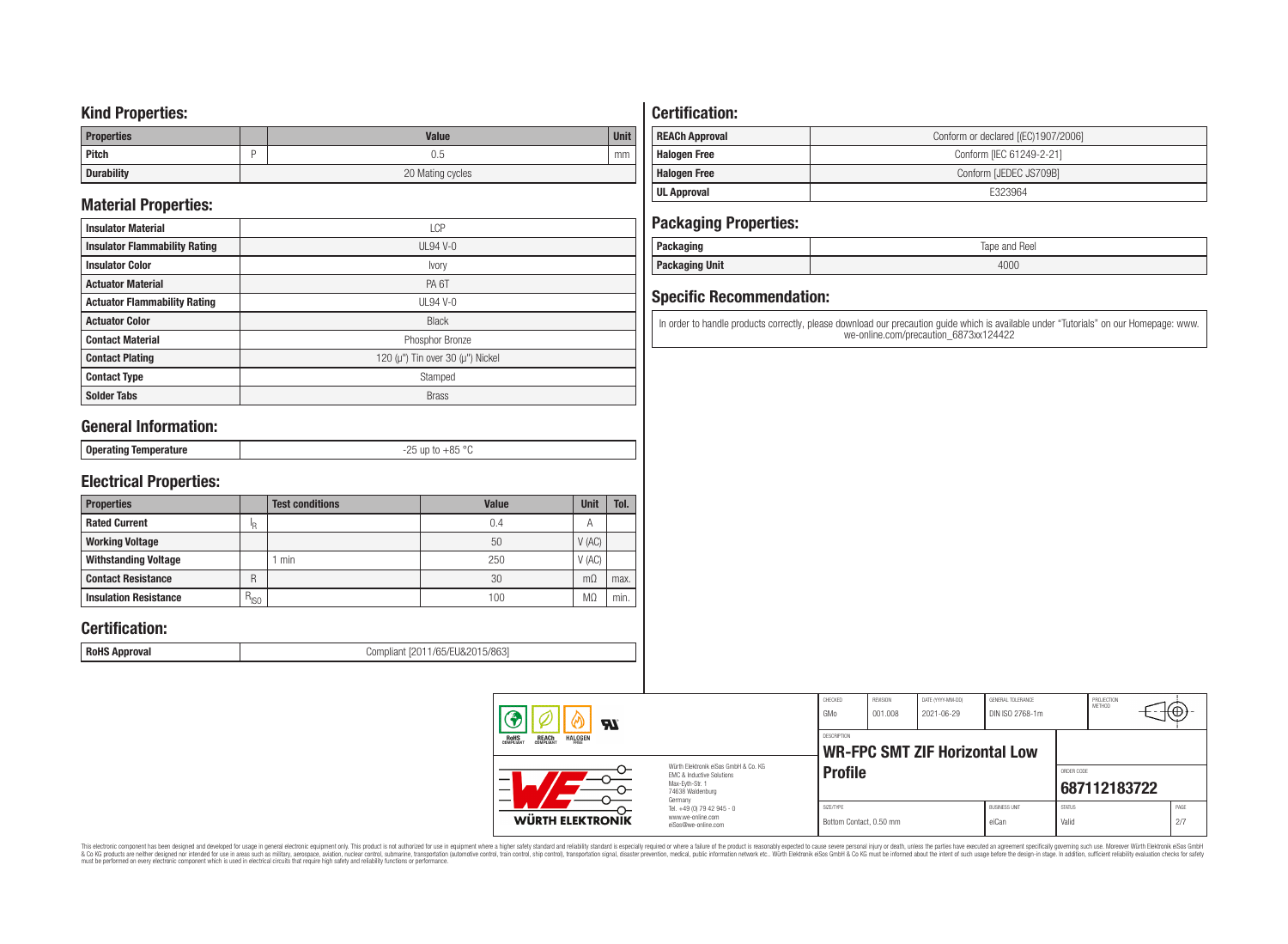# **Packaging Specification - Tape: [mm]**

## **Packaging Specification - Reel: [mm]**



This electronic component has been designed and developed for usage in general electronic equipment only. This product is not authorized for use in equipment where a higher safely standard and reliability standard si espec & Ook product a label and the membed of the seasuch as marked and as which such a membed and the such assume that income in the seasuch and the simulation and the such assume that include to the such a membed and the such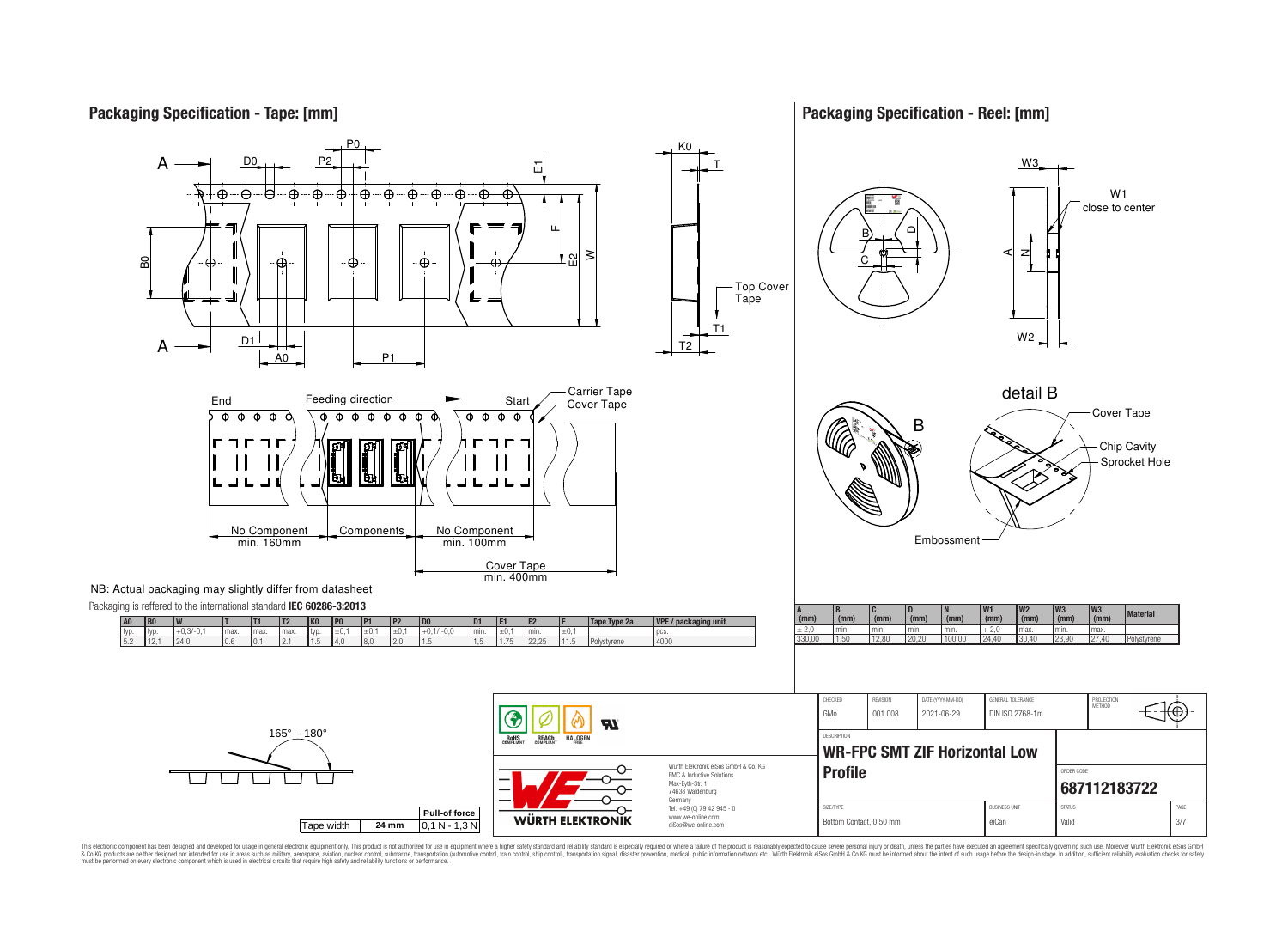

#### NB: Actual packaging may slightly differ from datasheet

| $L_{\odot}$ (mm) | $\overline{M}$<br>$\cdot$ (mm)<br>4 V V O | H <sub>c</sub><br>(mm) | . of reel<br>packaging<br>outer | Packaging<br><b>Unit</b> | Material |
|------------------|-------------------------------------------|------------------------|---------------------------------|--------------------------|----------|
| typ              | typ                                       | .tvr                   | reel.                           | l oc:                    |          |
| 350              | 350                                       | 320                    |                                 | 36000                    | Paper    |

| Яľ<br><b>HALOGEN</b><br>REACH<br>COMPLIANT<br>ROHS<br>COMPLIANT |                                                                                                          | CHECKED<br>GMo                                      | REVISION<br>001.008 | DATE (YYYY-MM-DD)<br>2021-06-29 | GENERAL TOLERANCE<br>DIN ISO 2768-1m |                        | PROJECTION<br><b>METHOD</b> | ⊦⊕          |
|-----------------------------------------------------------------|----------------------------------------------------------------------------------------------------------|-----------------------------------------------------|---------------------|---------------------------------|--------------------------------------|------------------------|-----------------------------|-------------|
|                                                                 |                                                                                                          | DESCRIPTION<br><b>WR-FPC SMT ZIF Horizontal Low</b> |                     |                                 |                                      |                        |                             |             |
| –                                                               | Würth Elektronik eiSos GmbH & Co. KG<br>EMC & Inductive Solutions<br>Max-Evth-Str. 1<br>74638 Waldenburg | <b>Profile</b>                                      |                     |                                 |                                      | ORDER CODE             | 687112183722                |             |
| WÜRTH ELEKTRONIK                                                | Germany<br>Tel. +49 (0) 79 42 945 - 0<br>www.we-online.com<br>eiSos@we-online.com                        | SIZE/TYPE<br>Bottom Contact, 0.50 mm                |                     |                                 | <b>BUSINESS UNIT</b><br>eiCan        | <b>STATUS</b><br>Valid |                             | PAGE<br>4/7 |

This electronic component has been designed and developed for usage in general electronic equipment only. This product is not authorized for subserved requipment where a higher selection equipment where a higher selection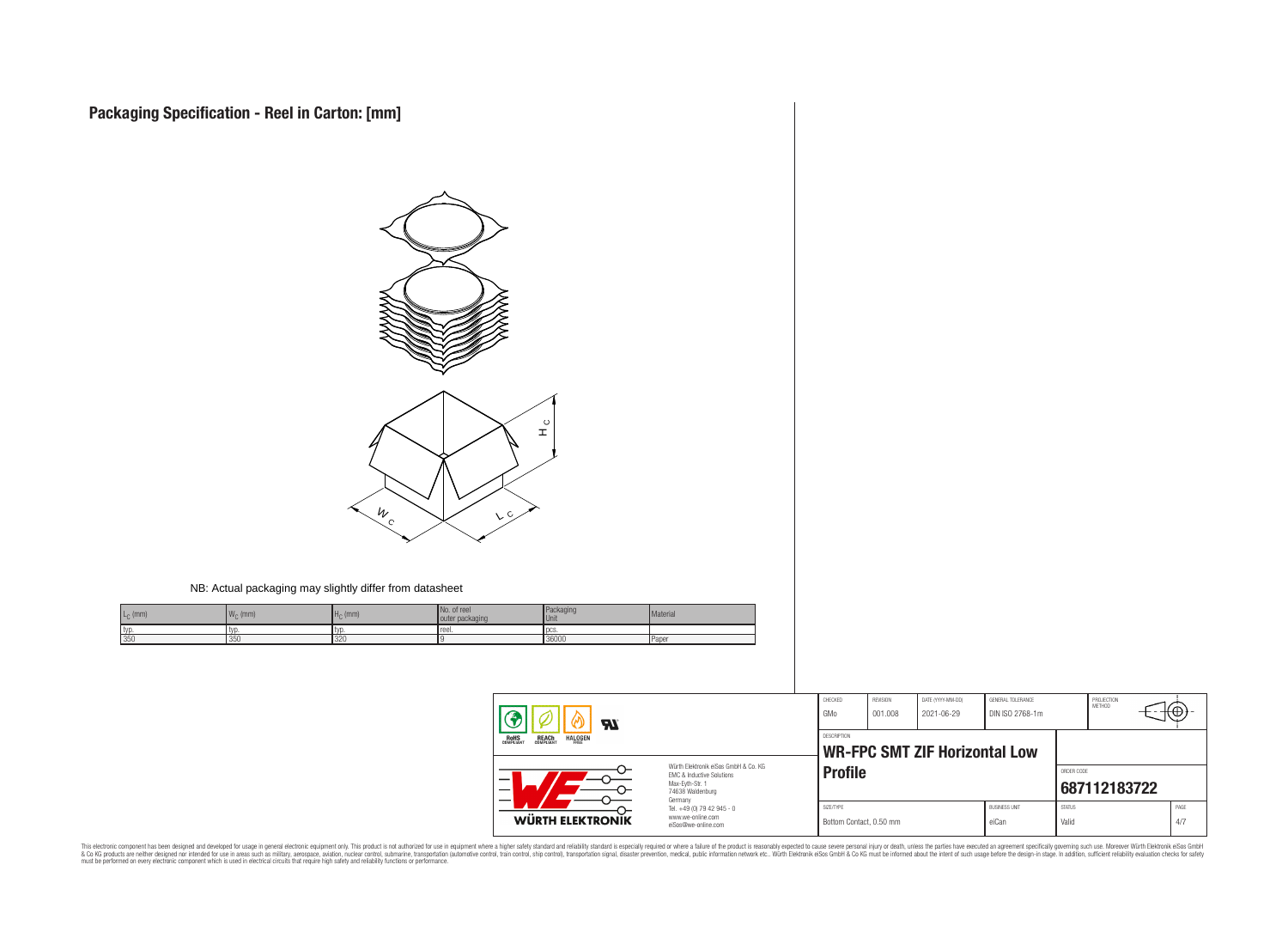# **Classification Reflow Profile for SMT components:**



# **Classification Reflow Soldering Profile:**

| <b>Profile Feature</b>                              |                    | <b>Value</b>                     |
|-----------------------------------------------------|--------------------|----------------------------------|
| <b>Preheat Temperature Min</b>                      | $\frac{1}{s}$ min  | 150 °C                           |
| <b>Preheat Temperature Max</b>                      | $\mathsf{I}$ s max | 200 °C                           |
| Preheat Time $t_s$ from $T_{s min}$ to $T_{s max}$  | t,                 | $60 - 120$ seconds               |
| Ramp-up Rate $(T_1$ to $T_p$ )                      |                    | $3^{\circ}$ C/ second max.       |
| <b>Liquidous Temperature</b>                        | T,                 | 217 °C                           |
| Time t <sub>i</sub> maintained above T <sub>1</sub> | t,                 | 60 - 150 seconds                 |
| Peak package body temperature                       | T <sub>o</sub>     | $T_p \leq T_c$ , see Table below |
| Time within 5°C of actual peak<br>temperature       | $t_{p}$            | $20 - 30$ seconds                |
| Ramp-down Rate $(T_p$ to $T_1$ )                    |                    | $6^{\circ}$ C/ second max.       |
| Time 25°C to peak temperature                       |                    | 8 minutes max.                   |

refer to IPC/ JEDEC J-STD-020E

# **Package Classification Reflow Temperature (T<sup>c</sup> ):**

| <b>Properties</b>                                                  | Volume mm <sup>3</sup><br>$350$ | Volume mm <sup>3</sup><br>350-2000 | Volume mm <sup>3</sup><br>>2000 |
|--------------------------------------------------------------------|---------------------------------|------------------------------------|---------------------------------|
| <b>PB-Free Assembly   Package Thickness</b><br>$< 1.6$ mm          | 260 °C                          | 260 °C                             | 260 °C                          |
| <b>PB-Free Assembly   Package Thickness</b><br>$1.6$ mm $- 2.5$ mm | 260 °C                          | 250 °C                             | 245 °C                          |
| <b>PB-Free Assembly   Package Thickness  </b><br>$>2.5$ mm         | 250 °C                          | 245 °C                             | 245 °C                          |

refer to IPC/ JEDEC J-STD-020E

| Яl                                                                                                                                                                                                                                      |                                                                                   | CHECKED<br>GMo                       | <b>REVISION</b><br>001.008 | DATE (YYYY-MM-DD)<br>2021-06-29      | <b>GENERAL TOLERANCE</b><br>DIN ISO 2768-1m |                        | PROJECTION<br><b>METHOD</b> | ┉ᡃ          |
|-----------------------------------------------------------------------------------------------------------------------------------------------------------------------------------------------------------------------------------------|-----------------------------------------------------------------------------------|--------------------------------------|----------------------------|--------------------------------------|---------------------------------------------|------------------------|-----------------------------|-------------|
| <b>REACH</b><br>COMPLIANT<br><b>HALOGEN</b><br><b>ROHS</b><br>COMPLIANT<br>FRFF<br>Würth Flektronik eiSos GmbH & Co. KG<br><b>EMC &amp; Inductive Solutions</b><br>-<br>Max-Evth-Str. 1<br>$\overline{\phantom{0}}$<br>74638 Waldenburg |                                                                                   | <b>DESCRIPTION</b>                   |                            | <b>WR-FPC SMT ZIF Horizontal Low</b> |                                             |                        |                             |             |
|                                                                                                                                                                                                                                         |                                                                                   | <b>Profile</b>                       |                            |                                      |                                             | ORDER CODE             | 687112183722                |             |
| <b>WÜRTH ELEKTRONIK</b>                                                                                                                                                                                                                 | Germany<br>Tel. +49 (0) 79 42 945 - 0<br>www.we-online.com<br>eiSos@we-online.com | SIZE/TYPE<br>Bottom Contact, 0.50 mm |                            |                                      | <b>BUSINESS UNIT</b><br>eiCan               | <b>STATUS</b><br>Valid |                             | PAGE<br>5/7 |

This electronic component has been designed and developed for usage in general electronic equipment only. This product is not authorized for subserved requipment where a higher selection equipment where a higher selection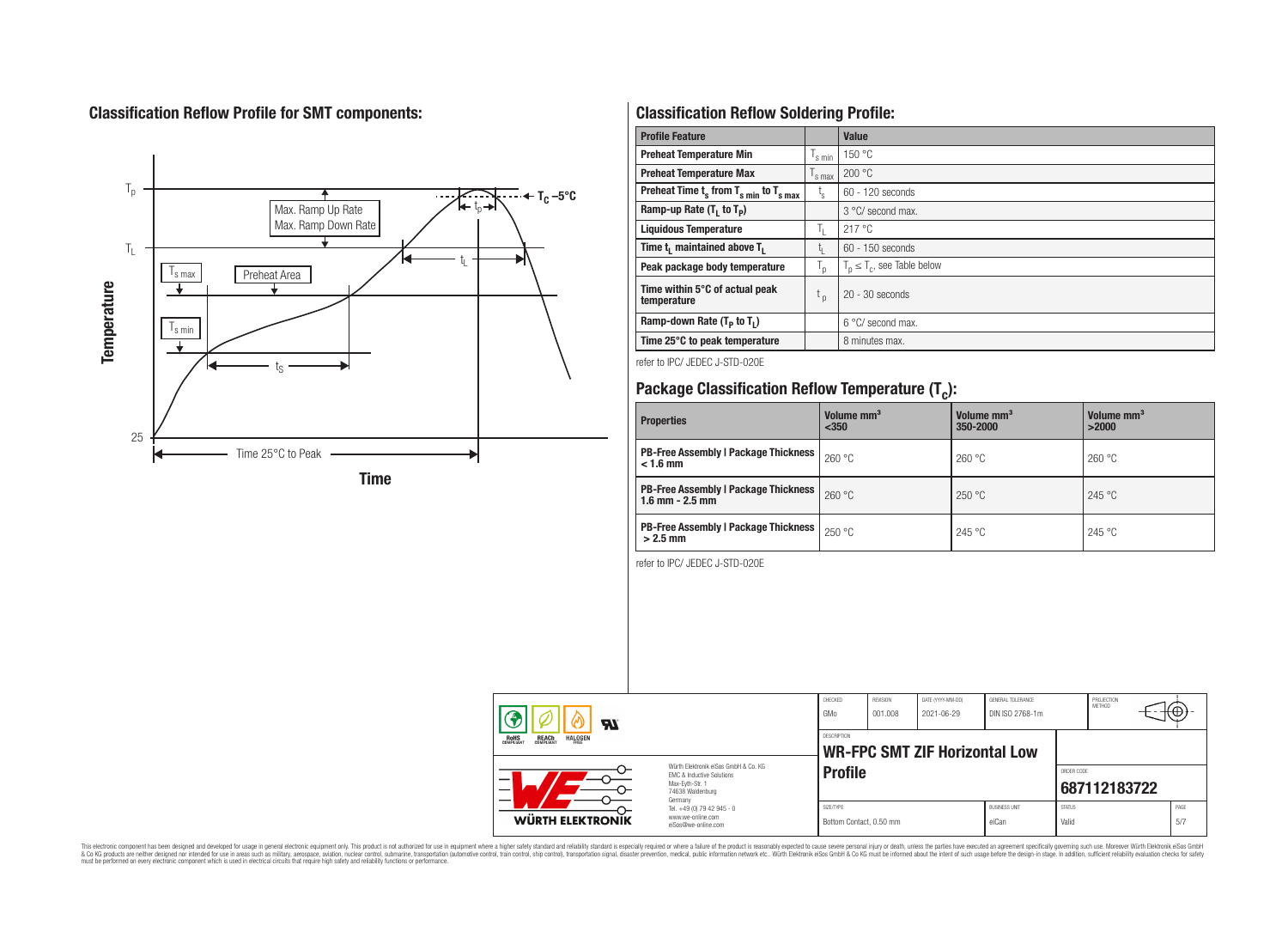# **Cautions and Warnings:**

# **The following conditions apply to all goods within the product series of the Connectors of Würth Elektronik eiSos GmbH & Co. KG:**

#### **General:**

- This mechanical component is designed and manufactured for use in general electronic equipment.
- Würth Elektronik must be asked for written approval (following the PPAP procedure) before incorporating the components into any equipment in fields such as military, aerospace, aviation, nuclear control, submarine, transportation (automotive control, train control, ship control), transportation signal, disaster prevention, medical, public information network, etc. where higher safety and reliability are especially required and/or if there is the possibility of direct damage or human injury.
- Mechanical components that will be used in safety-critical or high-reliability applications, should be pre-evaluated by the customer.
- The mechanical component is designed and manufactured to be used within the datasheet specified values. If the usage and operation conditions specified in the datasheet are not met, the component may be damaged or dissolved.
- Do not drop or impact the components, the component may be damaged.
- Prevent any damage or scratches on the component, especially on the actuator.
- Direct mechanical impact to the product shall be prevented (e.g overlapping of the PCB's).
- Würth Elektronik products are qualified according to international standards, which are listed in each product reliability report. Würth Elektronik does not warrant any customer qualified product characteristics beyond Würth Elektroniks' specifications, for its validity and sustainability over time.
- The responsibility for the applicability of the customer specific products and use in a particular customer design is always within the authority of the customer. All technical specifications for standard products do also apply to customer specific products.
- The mechanical component is designed to be used along with Würth Elektronik counterparts and tools. Würth Elektronik cannot ensure the reliability of these components while being used with other products.

### **Product Specific:**

#### **Soldering:**

- The solder profile must comply with the technical product specifications. All other profiles will void the warranty.
- All other soldering methods are at the customers' own risk.

#### **Cleaning and Washing:**

- Washing agents used during the production to clean the customer application might damage or change the characteristics of the component, body, pins and termination. Washing agents may have a negative effect on the long-term functionality of the product.
- Using a brush during the cleaning process may deform function relevant areas. Therefore, we do not recommend using a brush during the PCB cleaning process.

#### **Potting and Coating:**

• If the product is potted in the customer application, the potting material might shrink or expand during and after hardening. Shrinking could lead to an incomplete seal, allowing contaminants into the components. Expansion could damage the components. We recommend a manual inspection after potting or coating to avoid these effects.

#### **Storage Conditions:**

- A storage of Würth Elektronik products for longer than 12 months is not recommended. Within other effects, the terminals may suffer degradation, resulting in bad solderability. Therefore, all products shall be used within the period of 12 months based on the day of shipment.
- Do not expose the components to direct sunlight.
- The storage conditions in the original packaging are defined according to DIN EN 61760-2.
- The storage conditions stated in the original packaging apply to the storage time and not to the transportation time of the components.

#### **Packaging:**

• The packaging specifications apply only to purchase orders comprising whole packaging units. If the ordered quantity exceeds or is lower than the specified packaging unit, packaging in accordance with the packaging specifications cannot be ensured.

#### **Handling:**

- Do not repeatedly operate the component with excessive force. It may damage or deform the component resulting in malfunction.
- In the case a product requires particular handling precautions, in addition to the general recommendations mentioned here before, these will appear on the product datasheet
- The temperature rise of the component must be taken into consideration. The operating temperature is comprised of ambient temperature and temperature rise of the component.The operating temperature of the component shall not exceed the maximum temperature specified.

These cautions and warnings comply with the state of the scientific and technical knowledge and are believed to be accurate and reliable. However, no responsibility is assumed for inaccuracies or incompleteness.

| Яľ<br><b>REACH</b><br>COMPLIANT<br><b>HALOGEN</b><br>ROHS<br>COMPLIANT |                                                                                                                     | CHECKED<br>GMo                                             | REVISION<br>001.008 | DATE (YYYY-MM-DD)<br>2021-06-29 | GENERAL TOLERANCE<br>DIN ISO 2768-1m |                            | PROJECTION<br><b>METHOD</b> | ۰₩.  |     |
|------------------------------------------------------------------------|---------------------------------------------------------------------------------------------------------------------|------------------------------------------------------------|---------------------|---------------------------------|--------------------------------------|----------------------------|-----------------------------|------|-----|
|                                                                        |                                                                                                                     | <b>DESCRIPTION</b><br><b>WR-FPC SMT ZIF Horizontal Low</b> |                     |                                 |                                      |                            |                             |      |     |
|                                                                        | Würth Flektronik eiSos GmbH & Co. KG<br>FMC & Inductive Solutions<br>Max-Evth-Str. 1<br>74638 Waldenburg<br>Germany | <b>Profile</b>                                             |                     |                                 |                                      | ORDER CODE<br>687112183722 |                             |      |     |
| <b>WÜRTH ELEKTRONIK</b>                                                | Tel. +49 (0) 79 42 945 - 0<br>www.we-online.com<br>eiSos@we-online.com                                              | SIZE/TYPE                                                  |                     |                                 | <b>BUSINESS UNIT</b>                 | <b>STATUS</b>              |                             | PAGE | 6/7 |

This electronic component has been designed and developed for usage in general electronic equipment only. This product is not authorized for use in equipment where a higher safety standard and reliability standard si espec & Ook product a label and the membed of the seasuch as marked and as which such a membed and the such assume that income in the seasuch and the simulation and the such assume that include to the such a membed and the such